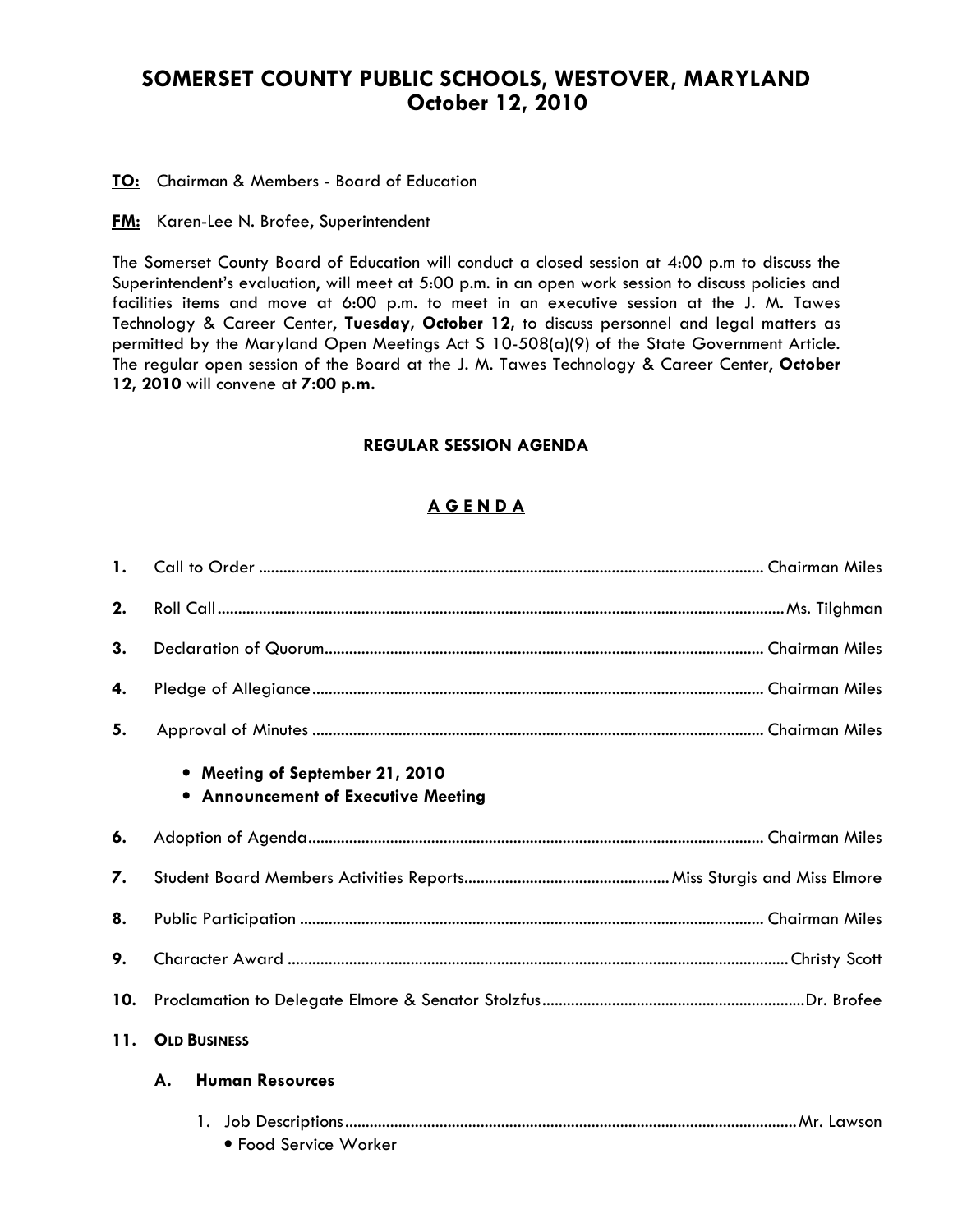|     |           | • Elementary Math/Science Coordinator<br>· Custodial Trainer/Courier (revised job description)<br>(See Tab 11-A1) |
|-----|-----------|-------------------------------------------------------------------------------------------------------------------|
|     |           |                                                                                                                   |
|     | <b>B.</b> | <b>Facilities</b>                                                                                                 |
|     |           | (See Ta 11-B1)                                                                                                    |
|     | C.        | <b>Policies</b>                                                                                                   |
|     |           | Enrollment/Attendance Eligibility/Pupil Assignment<br>(See Tab 11-C1)                                             |
|     |           | (See Tab $11 - C2$ )                                                                                              |
|     |           | (See Tab 11-C3)                                                                                                   |
| 12. |           | <b>NEW BUSINESS</b>                                                                                               |
|     | А.        | <b>Finance</b>                                                                                                    |
|     |           | (See Tab $12-A1$ )                                                                                                |
|     |           | (See Tab 12-A2)                                                                                                   |
|     |           | (See Tab 12-A3)                                                                                                   |
|     | В.        | <b>Technology</b>                                                                                                 |
|     |           | (See Tab $12-B1$ )                                                                                                |
|     | C.        | (See Tab $12-C$ )                                                                                                 |